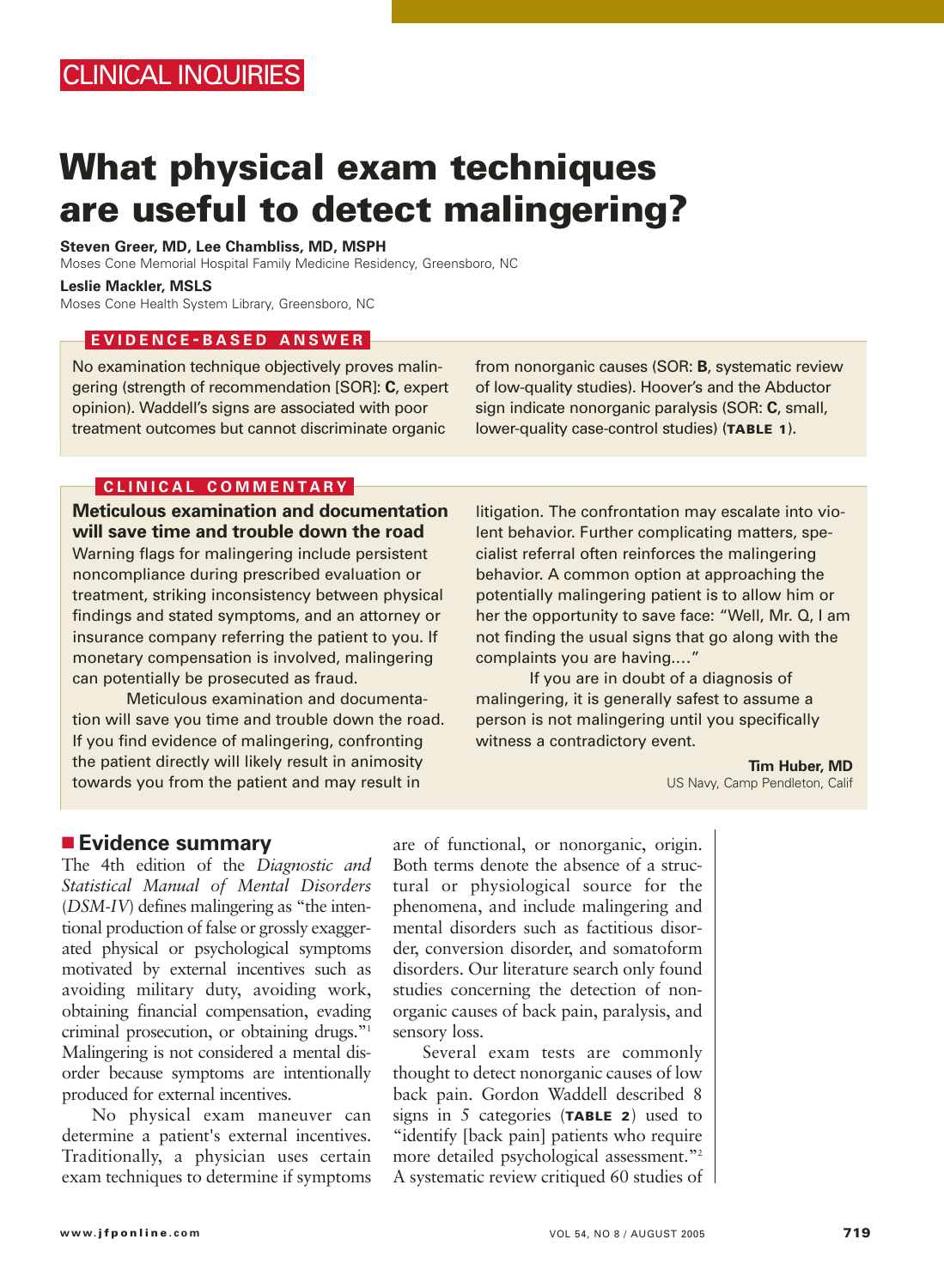## CLINICAL INQUIRIES

### **TABLE 1**

### **Summary of tests for the detection of malingering**

| <b>TEST</b>          | <b>SYMPTOMS</b>                      | <b>DESCRIPTION</b>                                                                                                                                                      | <b>EVIDENCE/OUTCOMES</b>                          | <b>SOR</b>                                                                                   |
|----------------------|--------------------------------------|-------------------------------------------------------------------------------------------------------------------------------------------------------------------------|---------------------------------------------------|----------------------------------------------------------------------------------------------|
| <b>McBride's</b>     | Back pain with<br>radicular symptoms | Stand on one leg. Flex symptomatic<br>leg and raise to chest.<br>Refusal or pain = nonorganic                                                                           | No published<br>studies                           | C (expert opinion)                                                                           |
| <b>Mankopf's</b>     | Back pain                            | 1700 g pressure applied to the middle<br>phalanx of the second finger of the<br>nondominant hand. True pain should<br>increase heart rate.                              | Did not correlate<br>with organic pain            | C (small<br>inconclusive<br>diagnostic<br>case-control<br>study)                             |
| <b>Waddell's</b>     | Back pain                            | Positive signs from 3 or more<br>categories (TABLE 2)                                                                                                                   | Cannot discriminate<br>organic from<br>nonorganic | C (from SR)                                                                                  |
|                      |                                      | Associated with poorer treatment<br>outcomes                                                                                                                            |                                                   | C (from SR)                                                                                  |
|                      |                                      | Not associated with secondary gain                                                                                                                                      |                                                   | <b>B</b> (from SR)                                                                           |
| Hoover's             | Leg paresis                          | Cup heels and have patient press<br>down with paretic limb. Then have<br>patient raise opposite limb. True<br>paresis if no difference in downward<br>pressure at heels | Indicates nonorganic<br>paresis                   | C (extrapolated<br>from small<br>diagnostic case-<br>control study<br>using strain<br>gauge) |
| <b>Abductor</b>      | Leg paresis                          | Ask patient to abduct paretic leg to<br>resistance. In true paresis, opposite<br>leg should abduct.                                                                     | Indicates nonorganic<br>causes                    | C (small, lower-<br>quality case-<br>control study)                                          |
| <b>Arm Drop</b>      | Arm paresis                          | Hold paretic hand above face and<br>drop it. If hand misses face, paresis<br>is nonorganic                                                                              | No published studies                              | C (expert opinion)                                                                           |
| <b>Midline Split</b> | Sensory loss                         | Test facial sensation to pinprick.<br>Nonorganic loss of sensation is<br>delineated by the midline.                                                                     | Very weakly indicates<br>nonorganic cause         | C (small<br>diagnostic case-<br>control study)                                               |

SOR, strength of recommendation (see page 722); SR, systematic review.

Waddell's signs published between 1980 and 2000.3 The authors performed a thorough database search, including hand searches of key pain journals, meeting abstracts, and textbooks. The majority of the reviewed studies were small and of lower quality. The review found little evidence on test-retest or interrater reliability. There was consistent evidence that Waddell's signs are associated with poorer treatment outcomes and generally consistent evidence that they are not associated with secondary gain and cannot discriminate organic from nonorganic problems.

A small, diagnostic case-control study of Mankopf's test, which is based on the theory that pain increases heart rate, investigated 20 chronic low back pain patients considered nonorganic vs 20 pain-free controls using mechanical pain stimulus applied to subjects' fingers.<sup>4</sup> There was no significant difference in heart rate response between groups, and no significant effect of pain on heart rate in either group. The authors did not define their criteria for determining patients' back pain as non-organic, nor did they include patients with low back pain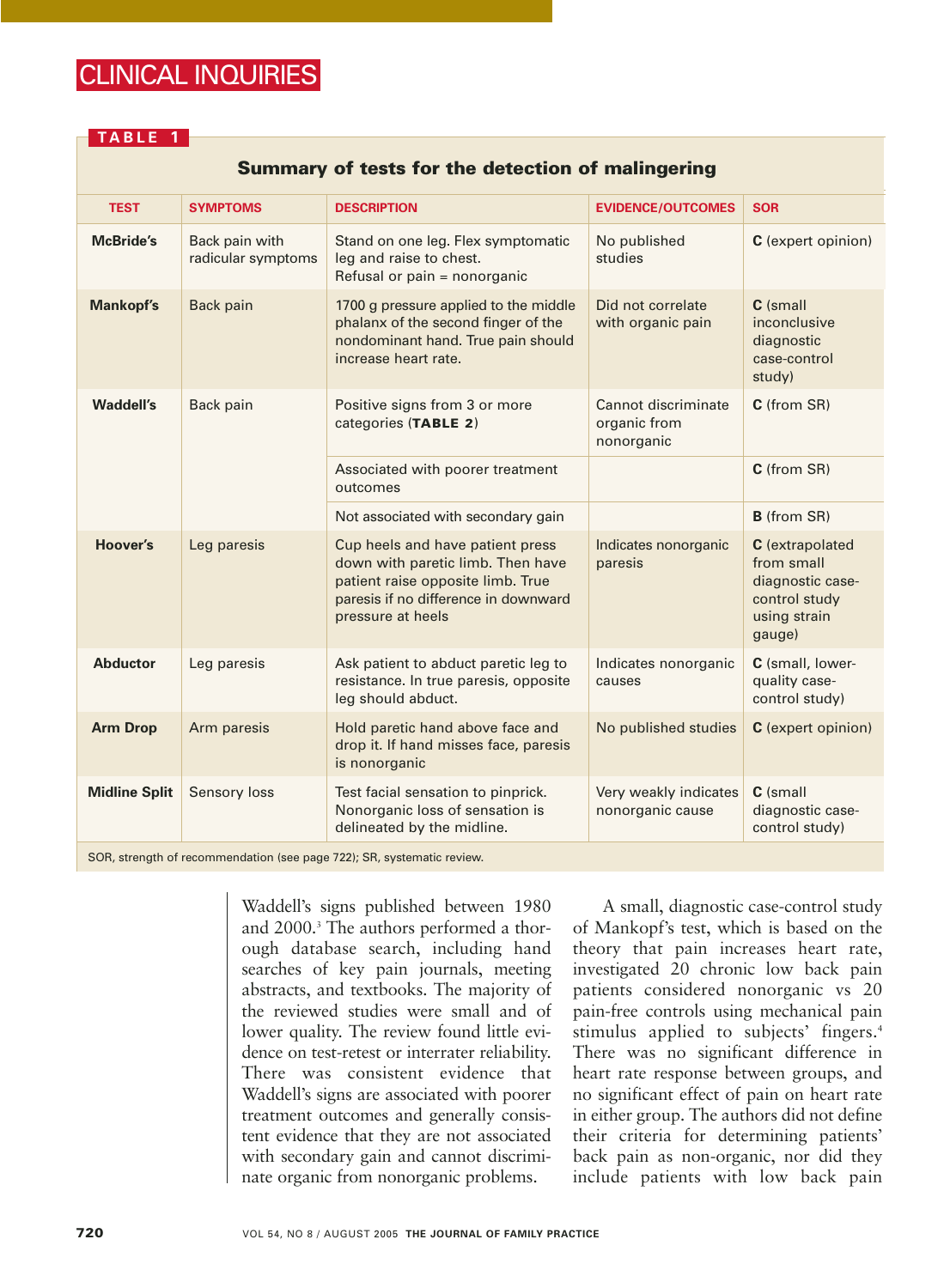| <b>Waddell's signs</b> |                                                                                                                                                                                             |  |  |
|------------------------|---------------------------------------------------------------------------------------------------------------------------------------------------------------------------------------------|--|--|
| <b>CATEGORY</b>        | <b>SIGNS</b>                                                                                                                                                                                |  |  |
| <b>Tenderness</b>      | Superficial: light pinching causing pain = positive<br>Nonanatomic: deep tenderness over a wide area = positive                                                                             |  |  |
| <b>Simulation</b>      | Axial loading: downward pressure on the head causing low back pain = positive<br><i>Rotation:</i> Examiner holds shoulders and hips in same plane and rotates patient.<br>$Pain = positive$ |  |  |
| <b>Distraction</b>     | Straight leg raise causes pain when formally tested, but straightening<br>the leg with hip flexed ninety degrees to check Babinski does not                                                 |  |  |
| <b>Regional</b>        | <i>Weakness:</i> multiple muscles not enervated by the same root<br>Sensation: glove and stocking loss of sensation.                                                                        |  |  |
| <b>Overreaction</b>    | Excessive show of emotion                                                                                                                                                                   |  |  |

caused by an identifiable pathology. There was no mention of blinding. This literature search found no published studies of McBride's test, where the patient's refusal to stand on the unaffected leg and flex the affected leg to the chest determines a feigned radiculopathy.

**TABLE 2**

A few tests attempt to detect nonorganic causes of paralysis. In Hoover's test, a patient is asked to alternately press down with the paralyzed leg and raise the unaffected leg to resistance, while the hand of the examiner cups the heel of the affected leg.5 A small, diagnostic case-control study using a computer-assisted strain gauge to measure movement effort during Hoover's test involved 7 women with true paresis, 9 with nonorganic paresis, and 10 controls.<sup>6</sup> The investigators diagnosed nonorganic paresis by history, neurological exam, and lack of positive neuroradiologic findings. The authors calculated a maximal involuntary to voluntary ratio for each patient's extremities. The calculation discriminated between all 9 nonorganic patients and both the normal controls and patients with true paresis. The authors did not mention blinding in the study. No attempt was made to compare the strain gauge measurements with a clinician-performed Hoover's test.

The Abductor sign, based on a similar theory that thigh abductors work in concert, was developed and studied by one individual.7 In this diagnostic casecontrol study, the single author tested 33 patients from his practice, 17 with organic paresis, and 16 with nonorganic paresis. The author differentiated organic from nonorganic paresis by history, physical exam, and various imaging studies with no independent assessment. He reported his test as 100% accurate. We did not find any published studies of the Arm Drop test, where feigned paralysis of an upper extremity is tested by holding the arm over the face of the supine patient and letting go.

The Midline Split test attempts to detect nonorganic causes of sensory loss. The fact that cutaneous nerves cross the midline is the basis for the idea that a sharp midline split denotes nonorganic sensory loss. In 1 diagnostic cohort study of 100 people presenting to a neurology department with complaints of decreased sensation on one side of the face, 80 patients were determined to have organic deficits such as multiple sclerosis or stroke. The author did not describe how these diseases were diagnosed. Of those with organic deficits, 7.5% showed midline splitting of sensory loss, falsely suggesting a nonorganic process. Only 20% of the patients with nonorganic sensory loss showed the expected midline split.<sup>8</sup>

### **FAST** TRACK

**If you are in doubt about a diagnosis of malingering, it is safest to assume a person is not—unless you witness a contradictory event**